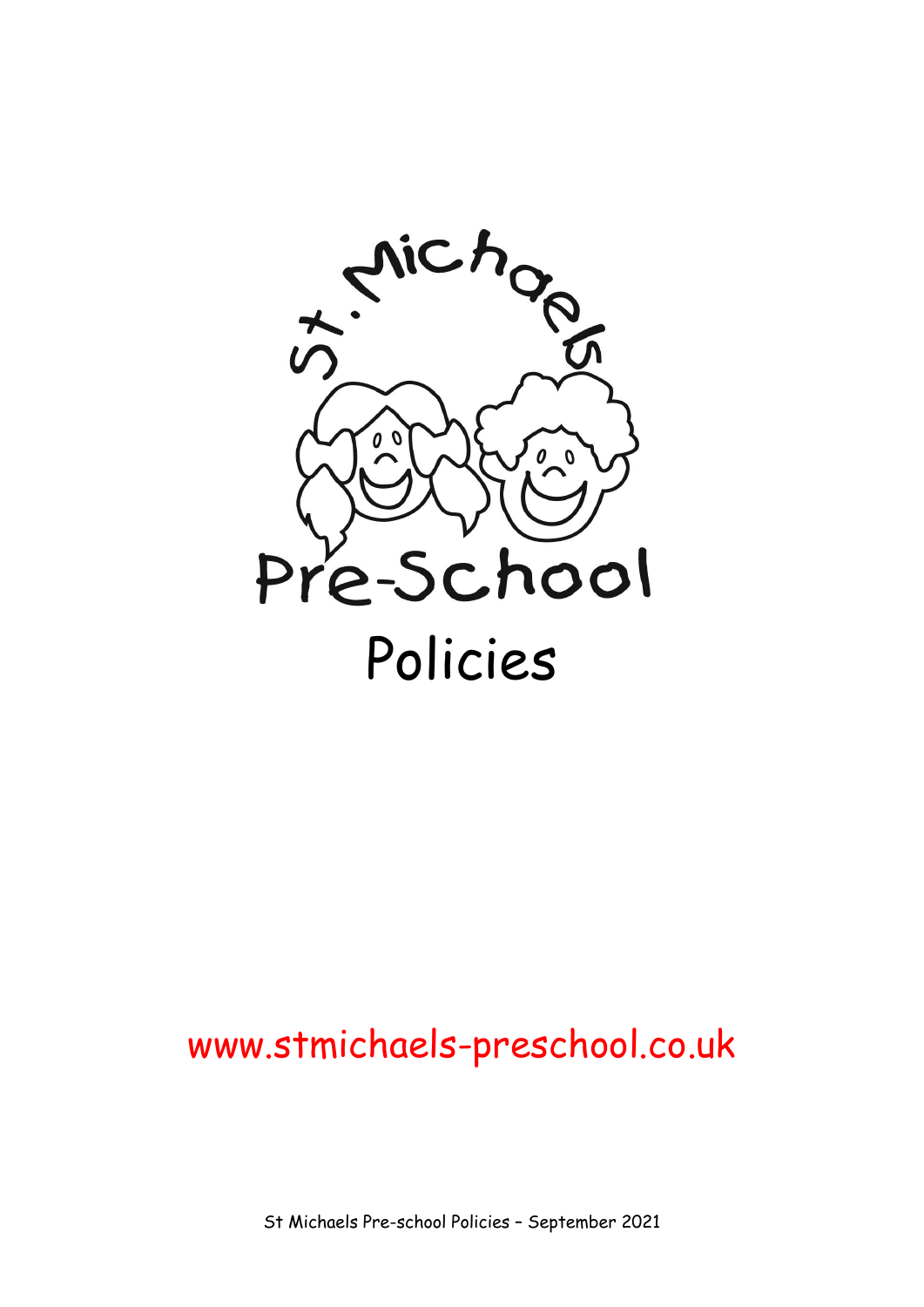# **Admission Policy**

St Michael's Pre-school is open to every family in the community. The waiting list is not operated on a first come first served basis. The waiting list gives first priority to children resident in St Michael's, their age and then if they have any siblings already at pre-school. Children will be put on the waiting list once the official form has been completed and returned to the manager.

If spaces are available, children can be accepted as soon as they attain the age of two years old. The waiting list takes into account the date of birth rather than the date of enrolment and everything will be done to accommodate late comers.

#### **Funding**

We are registered to receive the government funding for two year olds where relevant criteria is met and three year olds in the term following their third birthday. The addition of an 'early years pupil premium' enables the setting to support vulnerable children in achieving better outcomes.

#### **Settling In**

When you are confident and happy to begin leaving your child with us we work closely with a regime that suits you and your child. A few short visits followed by one or two short stays for your child on their own is usually successful as the introduction to the pre-school. One of these visits can be made closer to the end of a session showing the child all parents/carers return to collect their children.

A member of staff will help with the separation by initiating a relationship with you and your child and using activities that interest them. Positive conversation and lots of reassurance supports these first times and the keyperson relationship begins to establish itself.

#### **Inclusion**

With an emphasis on Inclusion and Equal Opportunity, every effort is made to accommodate children with Special and Additional Educational Needs. The staff regularly receive training and are experienced in liaising with specialist agencies. Our Special educational needs policy explains how we accommodate special and additional educational needs.

Any racist remarks by adults and/or children will not be acceptable and any references to this will be recorded and addressed by the management.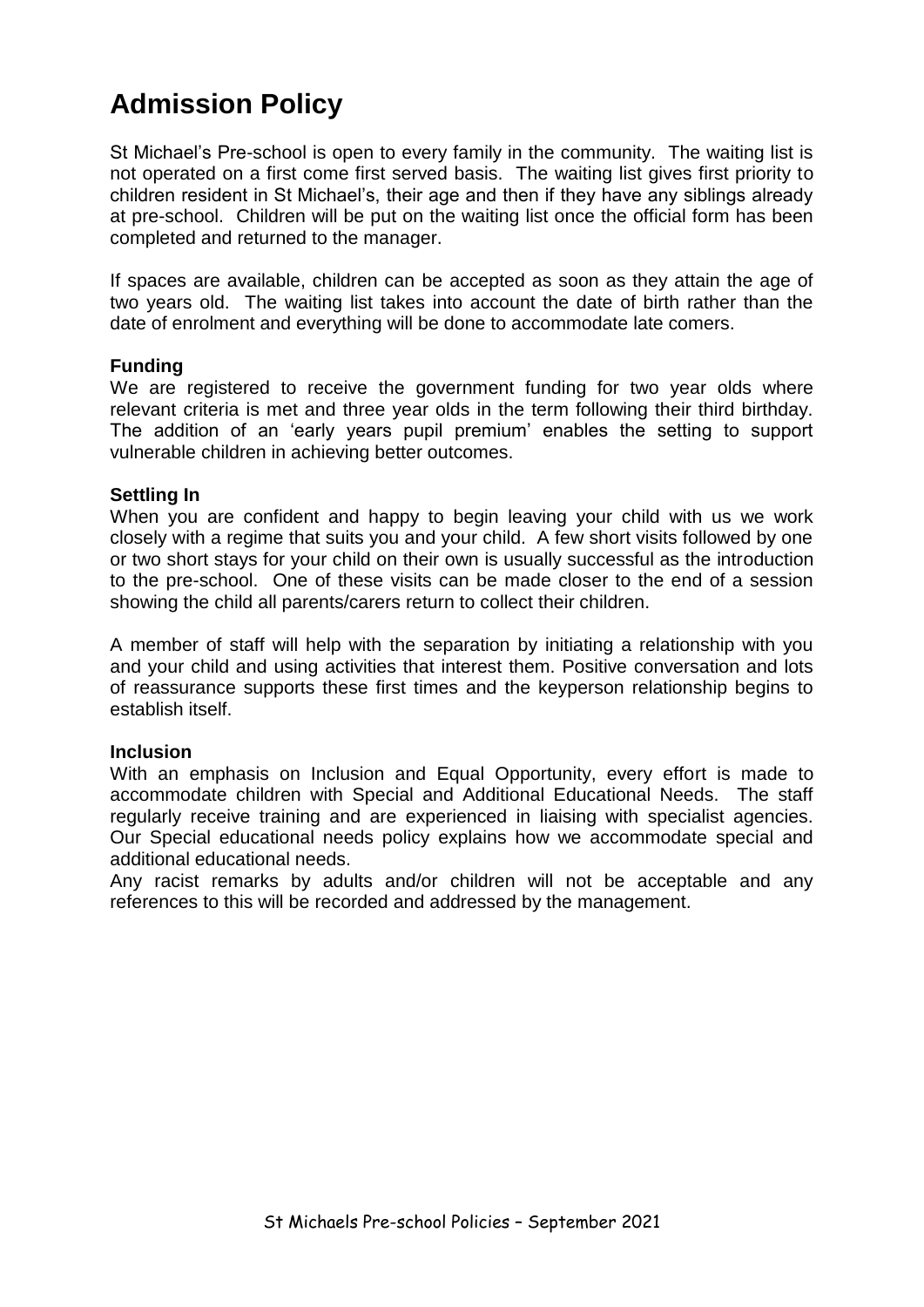# **Keyperson Policy**

#### **Statement**

At St Michael's Pre-school we use a keyperson system which we feel is paramount for the children to blossom and develop in the early years setting.

#### **Aims**

Our aim is to succeed in creating a close and strong relationship with one particular adult and in all cases to endeavour to form easy relationships with all staff.

#### **To achieve this**

Each child is given a keyperson just prior to beginning at pre-school, taking into account the days that they will be attending the setting and days worked by the key person and initial bonds formed during visiting. Although this is the initial allocation of keyperson it sometimes changes due to children having a special rapport with a member of staff. At this time we can record starting points in key areas of development through a consultation with parents/carers, using the 'All About Me' on the child's 'Tapestry' account. We are happy to make a home visit and manage these in the term before starting at pre-school.

To support this approach we endeavour to make sure another member of staff will also be familiar with the child, accommodating for illness and absences.

We like to execute a rolling snack time, each day with a different member of staff. This enables key people to eat with their key children and to enhance the relationships they are making with their peers. It is also a good opportunity to engage in conversations, getting to know our children better.

We are all attentive to our children with toileting; it would not always be the keyperson who deals with their child. Nevertheless we all make sure that the children are comfortable with the adult who is on hand. Children who prefer certain adults to accompany them can be sure we will recognise this need.

The keyperson will liaise with the parents/carers to support the child's play and development, exchanging information.

The keyperson will spend some time each session with their key children.

New members of staff will be inducted into the keyperson approach with full backing of existing staff.

The keyperson will work with the group SENCO to support any SEN and AEN of their key children.

#### **Staff deployment**

During the session staff will know their areas of direct responsibility which are set out in a daily staff rota. With free flow play to the outside area staff will move and accommodate the correct staff child ratios. The layout of the setting ensures an adult is available to help with toileting, snack time, activities and individual needs. All staff are flexible and have a sound knowledge of the daily numbers of each age. Attention to some stage development will impact on these numbers.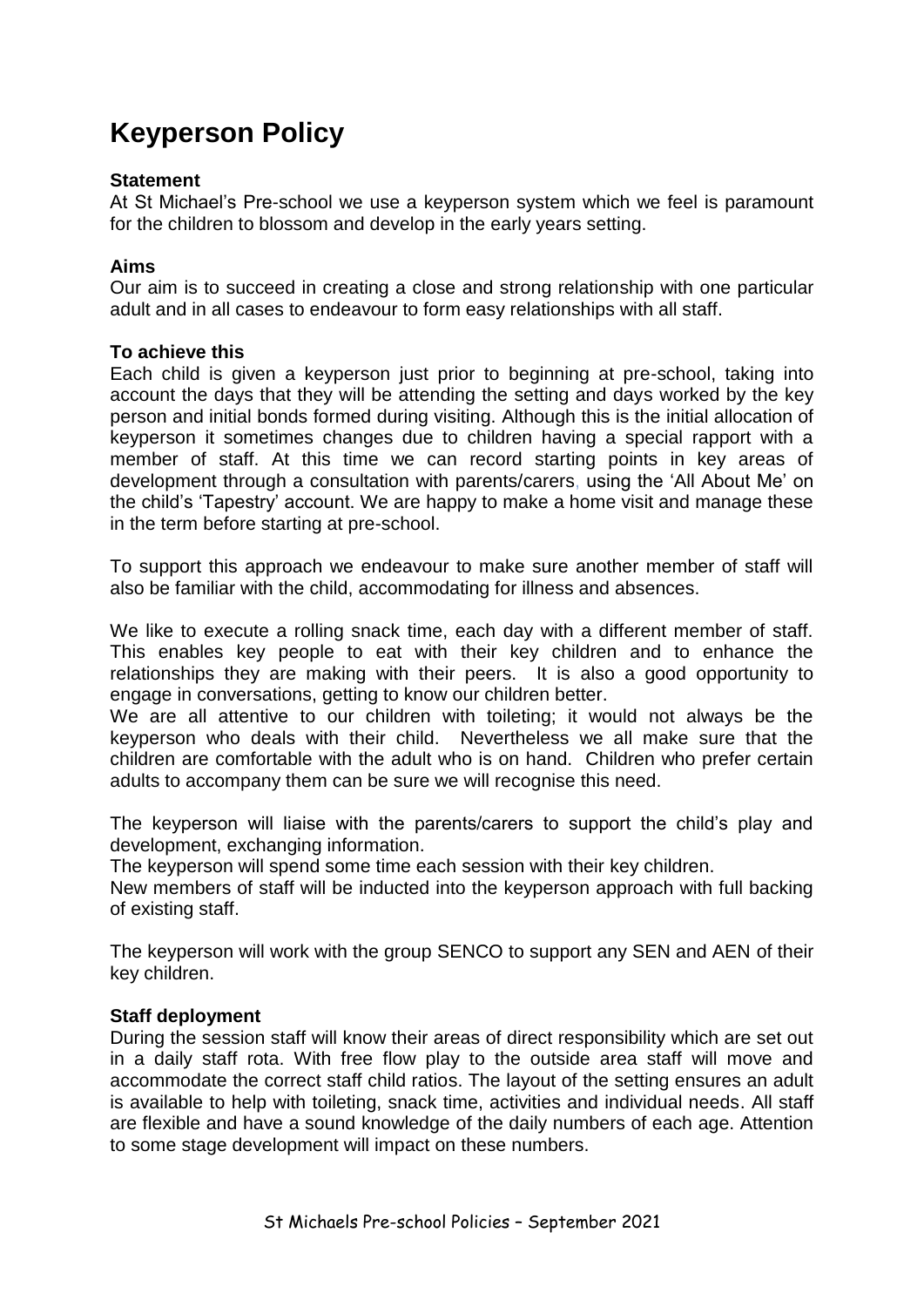### **Health, Hygiene and Safety Policy**

St Michael's pre-school aims to provide a safe and secure environment for the child and conforms with the Food Safety Act 1990 and with the Pre-school Learning Alliance guidelines for health, hygiene and safety.

All staff attend 'pediatrics' first aid training and renew every three years keeping abreast of changes and procedures.

At least two first aiders are in post at every session and the first aid box is well stocked and checked regularly. All staff and parents are made aware of the accident and incident books.

All staff have a DBS check and only these people can look after children on a one to one basis. Please read our policy on 'child protection' and 'safe guarding' children and young people.

The pre-school ensures that all food preparation areas are thoroughly cleaned and that all children and adults wash their hands before handling food. One member of staff has obtained the RIPHH (Royal Institute of Public Health and Hygiene) qualification and two members have attended the Basic Food Hygiene Course. At our snack times we aim to provide nutritious options to meet the children's individual needs. Please refer to our 'snack policy' for details of our procedure.

### **Risk Assessment**

There are regular checks of equipment and the toys for damage, which could cause injury. These are reviewed for repair or replacement. A Risk Assessment for the different areas of the mobile class room is carried out daily and a record kept. Each assessment will have what the risks are, who is at risk and any action required or taken.

Tools such as scissors and our wood work tools are only available with adult supervision, showing by example how these should be held and used.

The mobile classroom fire extinguishers and blanket have annual inspections through the fire safety officer. The pre-school carries out an evacuation procedure with the children on a regular basis each term. We hold the fire drill for one week each term so that all children attending the setting are aware of the procedure. Having this number of drills helps the children to be familiar with what we do and therefore less likely to be alarmed in the event of an emergency. These fire drills are recorded by date and time in the register.

#### **Illness and infectious diseases**

When a child becomes ill during the session all efforts will be made to contact the parent or carer to collect their child.

With regard to sickness and diahorea your child needs to be free for 48 hours after the last bought of illness before returning to the pre-school. If two or more children in the setting are affected by food poisoning Ofsted will be notified within 14 days.

### **Care Plans and Administering medicines**

A care plan is written in the event of necessary administration of medicines in the appropriate records book with relevant signatures. Any regular or emergency medicines are kept in separate boxes labeled with the child's name date of birth and photograph. When administering medicine two members of staff will be involved so that we may sign and counter sign the records. Parents/carers are welcome to attend the setting to administer medicines if they so wish.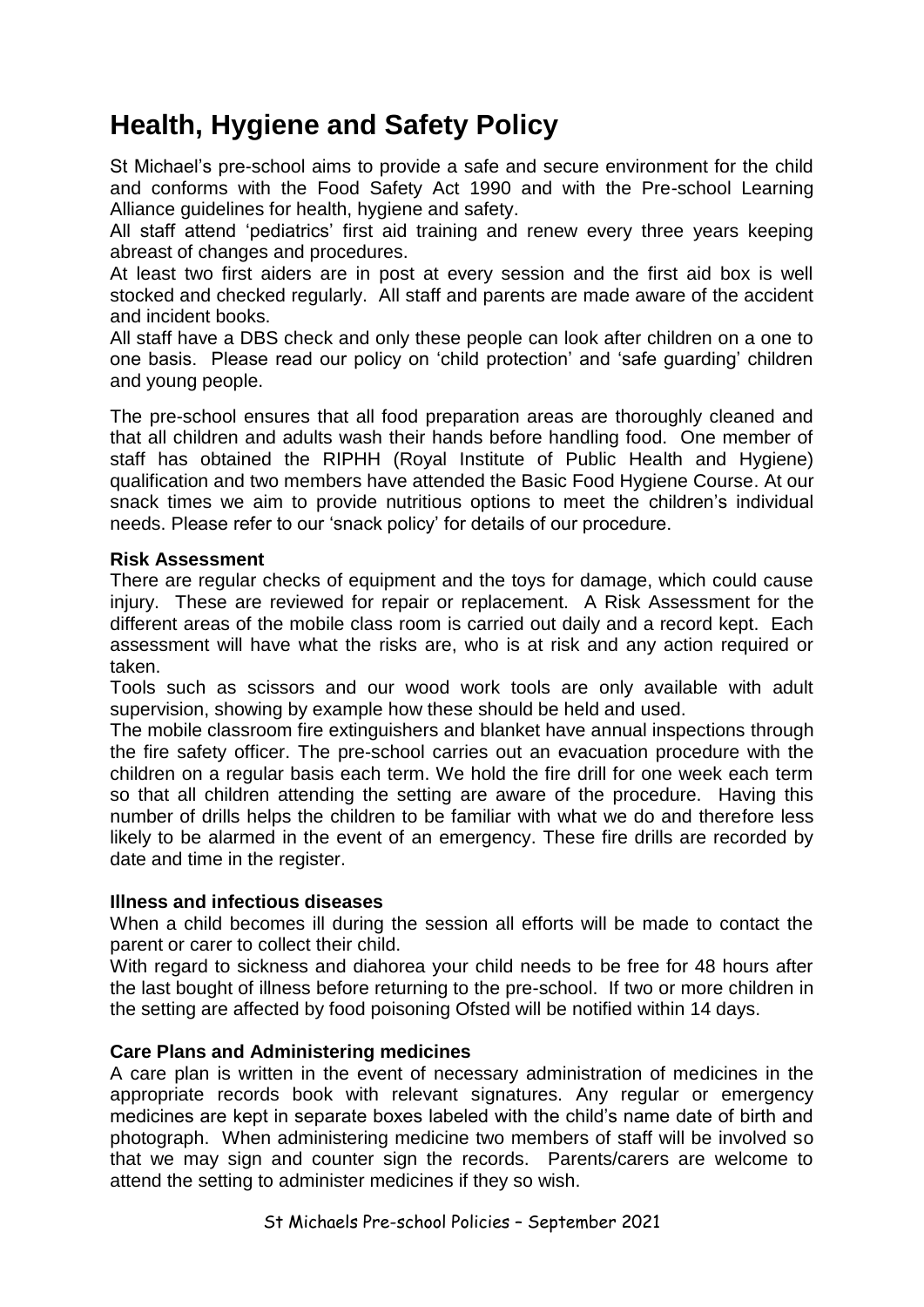### **Accidents and Incidents Policy**

We keep an accident and an incident record and always obtain a signature at the end of a session where appropriate. We are happy to discuss areas of concern in confidence.

#### **Outside play**

We keep a separate book in our outside area to record accidents and we have antiseptic wipes and plasters at hand. We obtain parent/carer permission to enable us to use these where necessary. We use running water to flush out particles of dirt but we do not attempt to prize out embedded articles such as grit. If parents/carers wish to have the opportunity to come immediately and attend to their child we will make a phone call to facilitate this desire.

#### **Footwear**

For children to move about the setting inside and outside it is advisable to wear enclosed shoes. We would ask you not to put your child in 'flip flops', to avoid injury when running around and in the event of toys/ resources being dropped on feet.

### **Sun Creams**

We advise the use of sun creams in the summer months to protect the children during outside play and encourage you to apply this before arriving at the setting.

### **The incident book has many uses for us**

We can be made aware of areas that are not safe and activities that need different levels of monitoring depending on how and where they are presented.

We can observe numbers of children and grouping to assess suitability of access.

We can note children who may not 'gel' and ensure each child is catered for.

We can record behaviour patterns and change resources, grouping etc. Please refer to the 'Behaviour Management' Policy for details on this area.

### **Accident Policy**

During your child's session at pre-school we endeavour to provide a safe environment enabling easy access to activities inside and out.

Each day, staff will carry out risk assessments as they set up in the morning. Floors and surfaces are inspected to make sure rubbish and items are removed from the area. Doors are propped open to ensure the children can go in and out to play. We have foam door stoppers over the tops of toilet doors so that fingers are safe from being pinched as the children push the door too, for privacy. The kitchen area is safe and chemicals are kept out of reach. There is a gate that can be locked to prevent children from entering.

The tables and chairs are of a suitable height for the children. Sometimes activities are set up on a floor area to make playing with them safe. Staff are vigilant in their monitoring of activities containing small objects. We actively discourage the children from putting things in their mouths.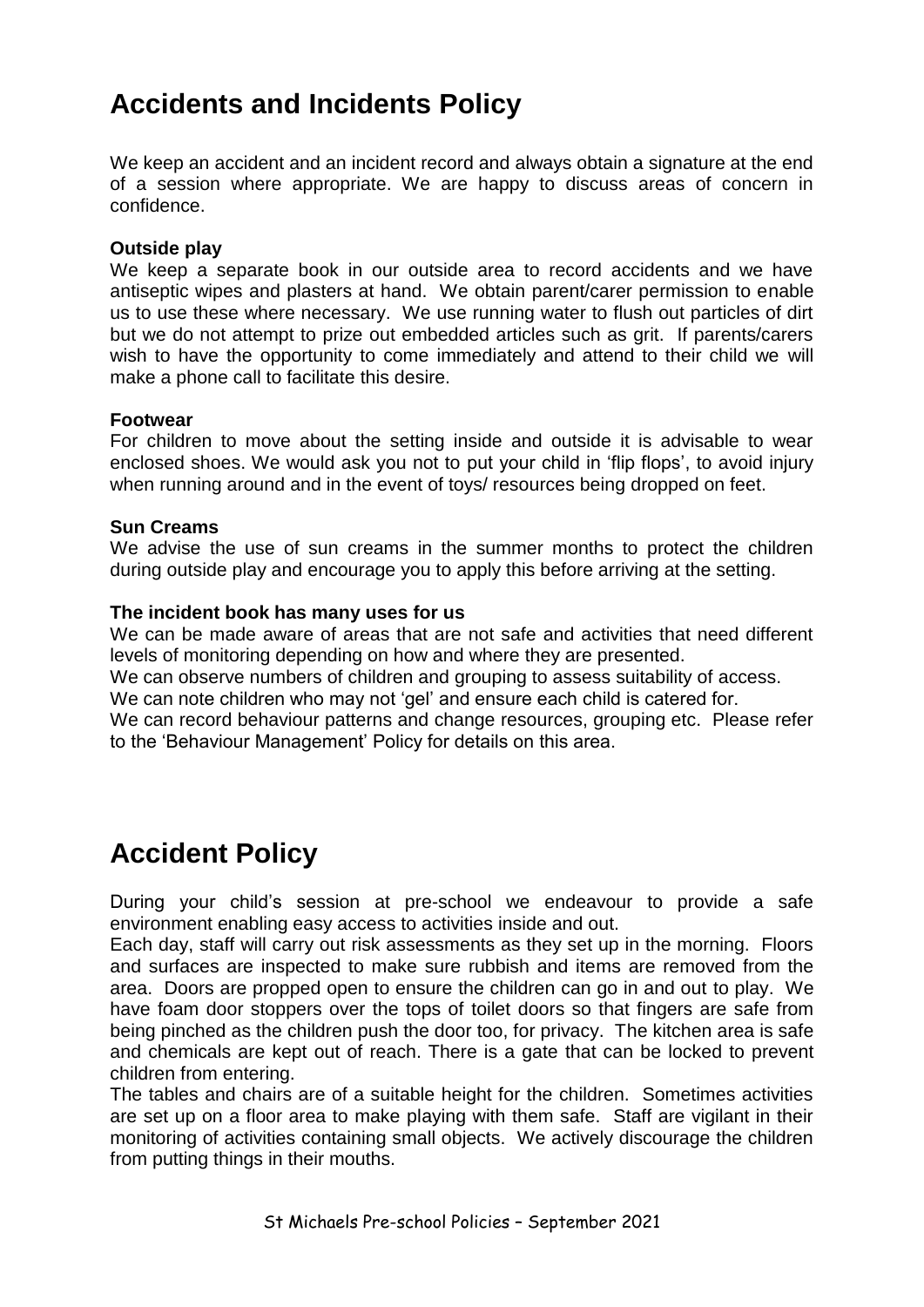Tools such as scissors and our wood work tools are only available with adult supervision, showing by example how these should be held and used.

We have visual reminders of the children who have particular allergies so that any member of staff delivering snack time can always refer to when unsure about foods that are on offer.

Staff access paediatric first aid training every three years. All staff in every session are qualified to administer First Aid.

In the event of an accident to a child or children, immediate first aid will be administrated. A member of staff shall make every effort to contact the parent/carer to ask them to collect the child. If unable to reach parent/carer or any of the other named persons on the child's records, the manager will call 111 or 999. Every effort will be continuously made to contact the parent/carer.

Minor accidents are recorded at the time of occurring. On collection of the child at the end of the session, the parent or carer is asked to sign the accident record. This ensures information is shared the same day.

We hold public liability insurance and employer's liability insurance, which is on display for parents and carers.

Ofsted is notified about any accident requiring a call to 999 for an ambulance. This must be achieved within 14 days if not earlier.

### **Unprecedented Allergic Reactions**

In the event of an unprecedented allergic reaction we would isolate the child in the area found, attended by an adult.

The adult would ensure the area was well ventilated and the child helped to a comfortable position to assist with calming, breathing, loosening clothing for this purpose. If outside we would move to a place of comfort with shade and protection from weather conditions.

Another member of staff would be contacting the appropriate help and or emergency services and the parents/carers.

Other staff would ensure the children in the setting were engaged elsewhere and any alarmed children were calmed.

A record of events would be made in the appropriate paperwork and Ofsted informed within two weeks.

Following the event the manager will meet with the parent / carer to update personal details and any care plans that may need to be put in place.

A meeting would be planned to inform staff on procedures and to reassure any staff involved in the event.

Any further training needed for the future will be sourced.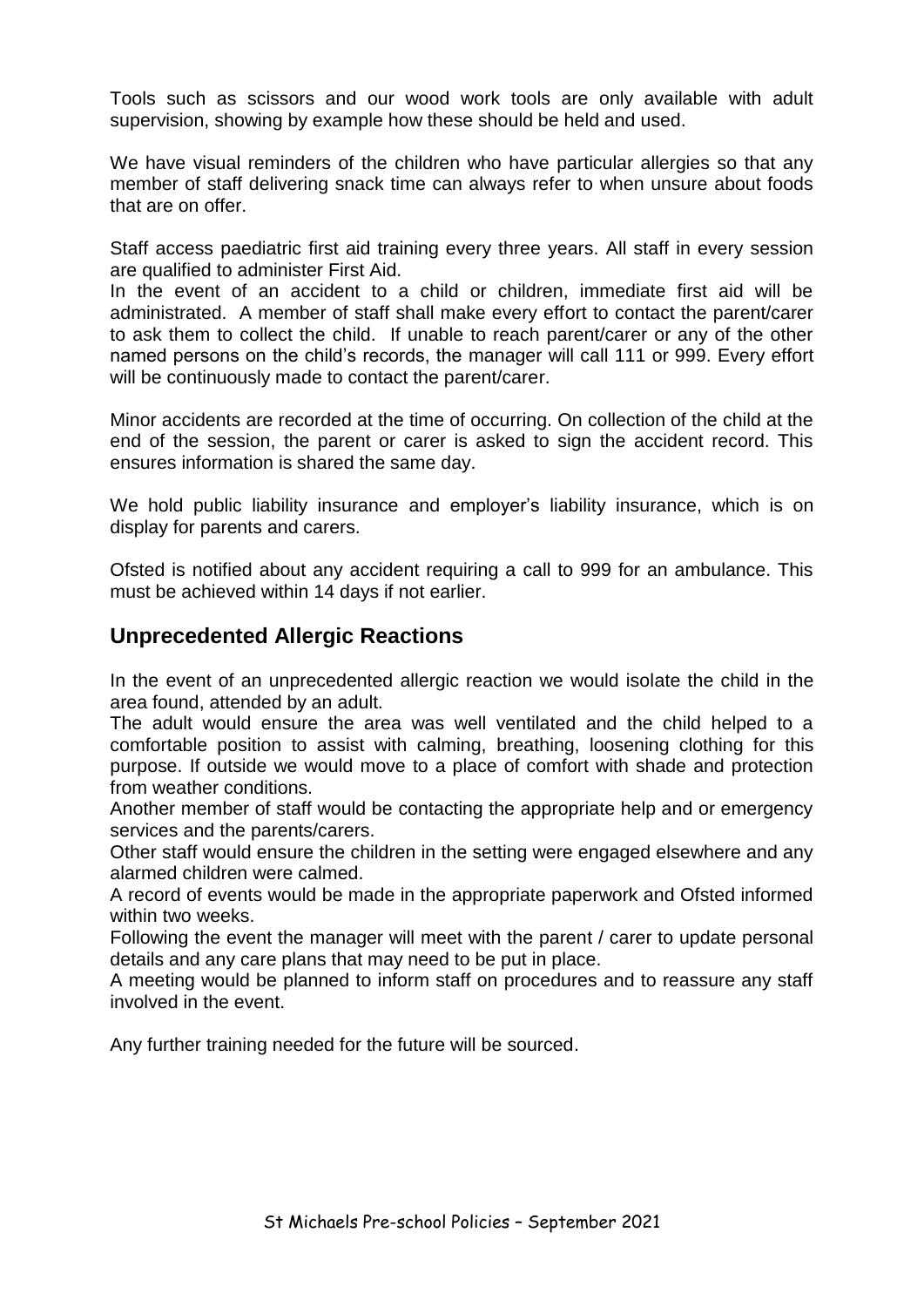### **Behaviour Management Policy**

St Michael's Pre-school aims to give a good secure grounding to the child's future and accepts that all children are individuals. We have an Inclusion and Equal Opportunities policy to support this ethos and work to meet the personal, social and emotional needs of the children.

The children need to learn to consider the differing views, feelings, needs and rights of others.

Tracey Pooleman and Lynn Millen are the named staff for behaviour management. However all staff share the responsibility for ensuring children treat each other and the environment with thoughtfulness. We keep abreast of legislation, research and thinking on how best to promote positive behaviour and act as 'role models' in our setting.

We will always endeavour to work with parents to ensure consistent expectations of children's behaviour.

Such behaviour as biting, kicking, throwing objects, swearing and discriminating behaviour and remarks are unacceptable. The pre-school will treat all such behaviour with understanding and will be positive in it's' praise and encouragement of good acceptable behaviour.

Our incident book is used to record what has happened, including dates, times and names to see if there is a pattern to such behaviour. We endeavour to look at areas and activities making sure they are presented in a way that encourages positive play. We also look at the grouping of children to ensure suitability of numbers at the different activities. All staff are aware that during rough and tumble play the children can sometimes become hurt. In these situations the children are supported with positive words and take opportunities to explore concepts of right and wrong.

There will be no corporal punishment and no labeling. The pre-school will ensure that children are removed quickly from any difficult situations to 'cool off'. The children will be invited to rejoin activities when a simple word of 'sorry' to the injured party is heard. No child will be excluded from the general area.

Discussions will hopefully help the children to understand why certain behaviour is not acceptable.

Sometimes we are able to help the children themselves to settle disputes and resolve their issues. This is a way of developing their problem solving skills. To be able to talk it through or think of a way forward promotes the children's social and emotional skills thus promoting a sense of achievement and opportunities for boosting the children's self esteem.

Usually children do not like to see others upset and these situations are resolved quickly and gently.

We are always happy to discuss worries and concerns with parents/carers in strict confidence.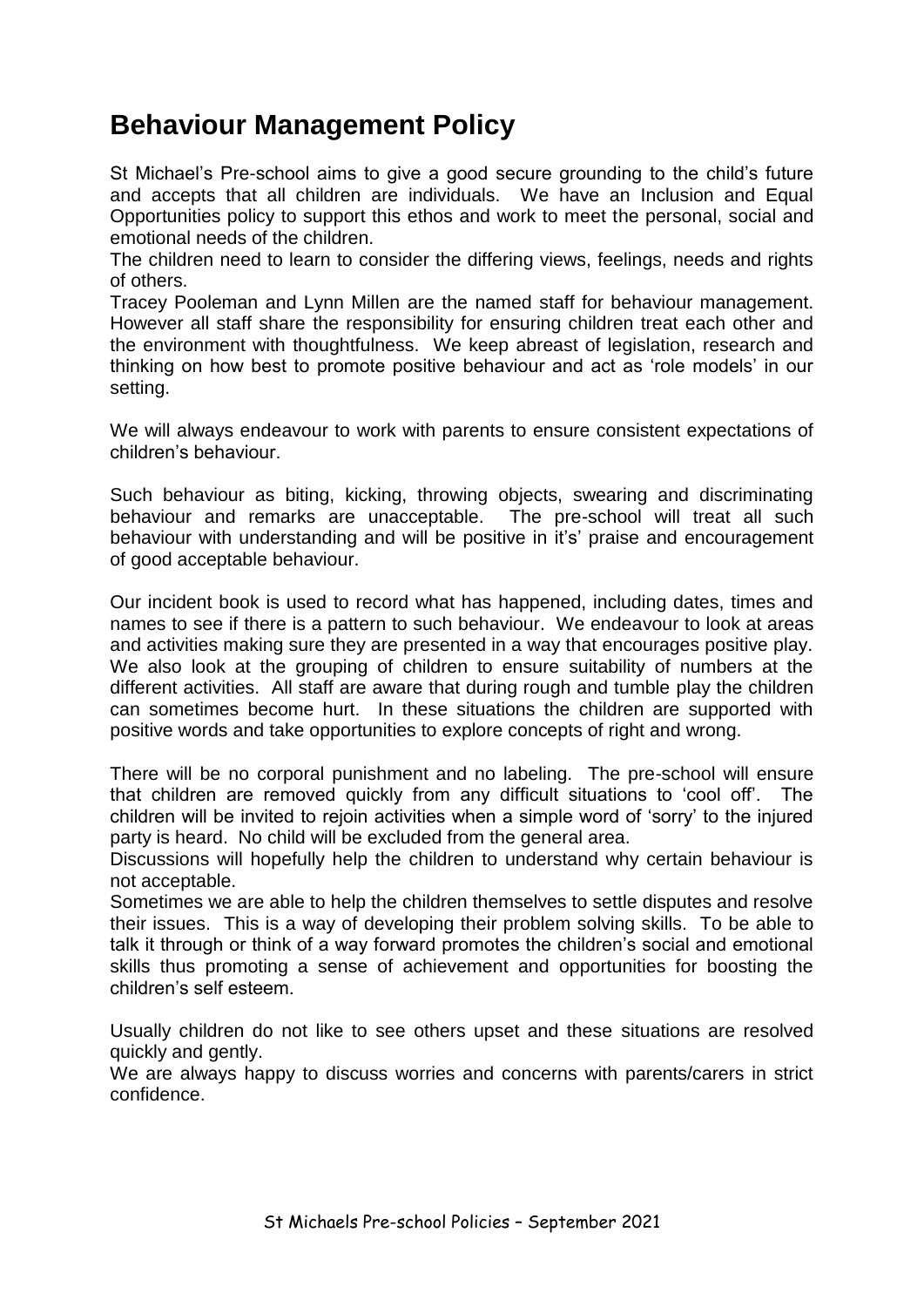### **Collection of Child Policy**

We ask for prompt pick up at the end of the session. We fully understand sometimes events may mean that you are running late.

Named people who can collect children are recorded on the children's contract and without prior notice from the parents/carers, no one else can pick the children up. Please note that we will not release children to the care of persons under 18 years of age. This is inline with our safeguarding policies.

If a person unknown, and the pre school has not been notified, comes to collect a child we would make stringent checks to whom the person was, including phoning the parents and asking questions.

A password is arranged when filling in contracts and can be used in these circumstances between parent/carer and staff. This is especially helpful when we have not met a person before. We do ask that you arrange for people familiar to the children to collect them so that we can avoid unnecessary distress to the child.

The child would only be released if we were totally satisfied with the person picking them up is one you have given permission to.

In the event that a child has not been collected we take care of the child ensuring that they do not become distressed. There will always be two qualified staff on the premises until the child is collected.

After 1 hour of making every effort to contact parents/carers we apply the procedure for uncollected children.

Please refer to our policy regarding uncollected children.

If a parent/carer is regularly late to pick up a child they will incur a charge.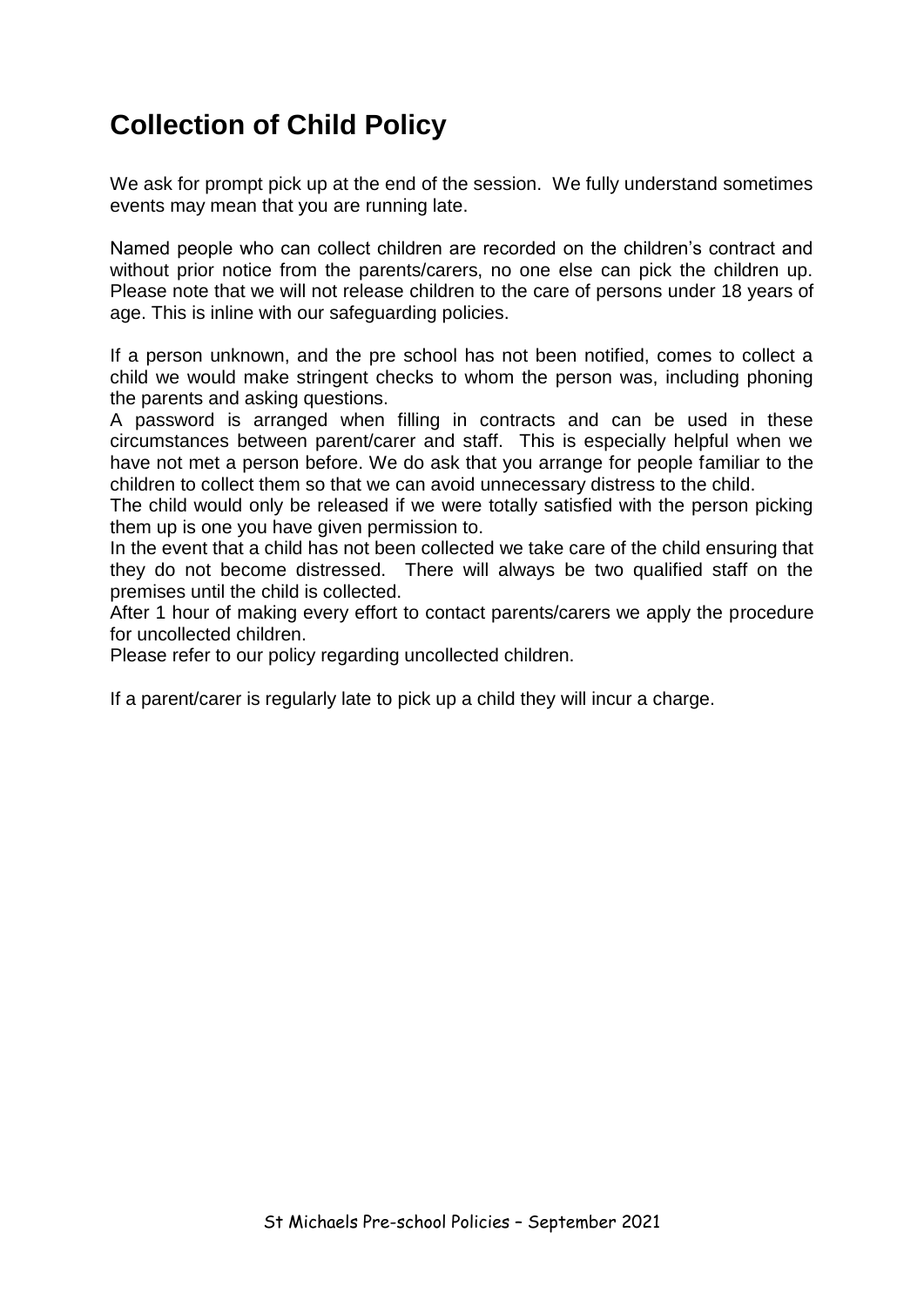### **Uncollected Child Policy**

#### **Statement**

In the event of a child not collected by an authorised adult at the end of the session, St Michaels Pre-school will put into practice an agreed procedure.

This procedure is discussed when talking to new parents on their introductory visit and child's entry to the preschool. We assure parents/carers that their child will be properly cared for by two fully vetted members of staff in the event that they are unavoidably delayed.

We minimise any distress to the child. We realise that sometimes situations dictate the need to send a different person to collect a child. The parent /carers are made aware of the setting telephone number.

#### **Procedure**

First we try to contact the parent/carer, if unable to make contact we would then be using the records to phone one of the named contacts. There will be at least two people named and we would hope to reach one of them to collect the child in question. After a period of an hour without being able to contact the necessary people, we would be obliged to make a call to the children's social services care team. This is inline with child protection procedures on 'safe guarding' children.

Staff do not leave the premises to look for parents/carers, nor do they agree to take a child home with them under any circumstances. Parents/carers should be aware that there is no insurance cover outside the opening hours of the pre-school.

Should a relative or friend try to collect a child without prior notice to the pre-school we would not be releasing the child until we have contacted the parent/carer to verify the situation.

With an enormous emphasis on our 'partnership with parents' we encourage family members and friends to accompany the parents/carers as they drop off or collect their child. This is extremely useful for the staff to meet and become familiar with the names and faces of people who will be called on to pick up children known to them.

Please be assured that unless you have told us of a change in the person picking up your child, we will not be releasing them to anyone until we have spoken to you.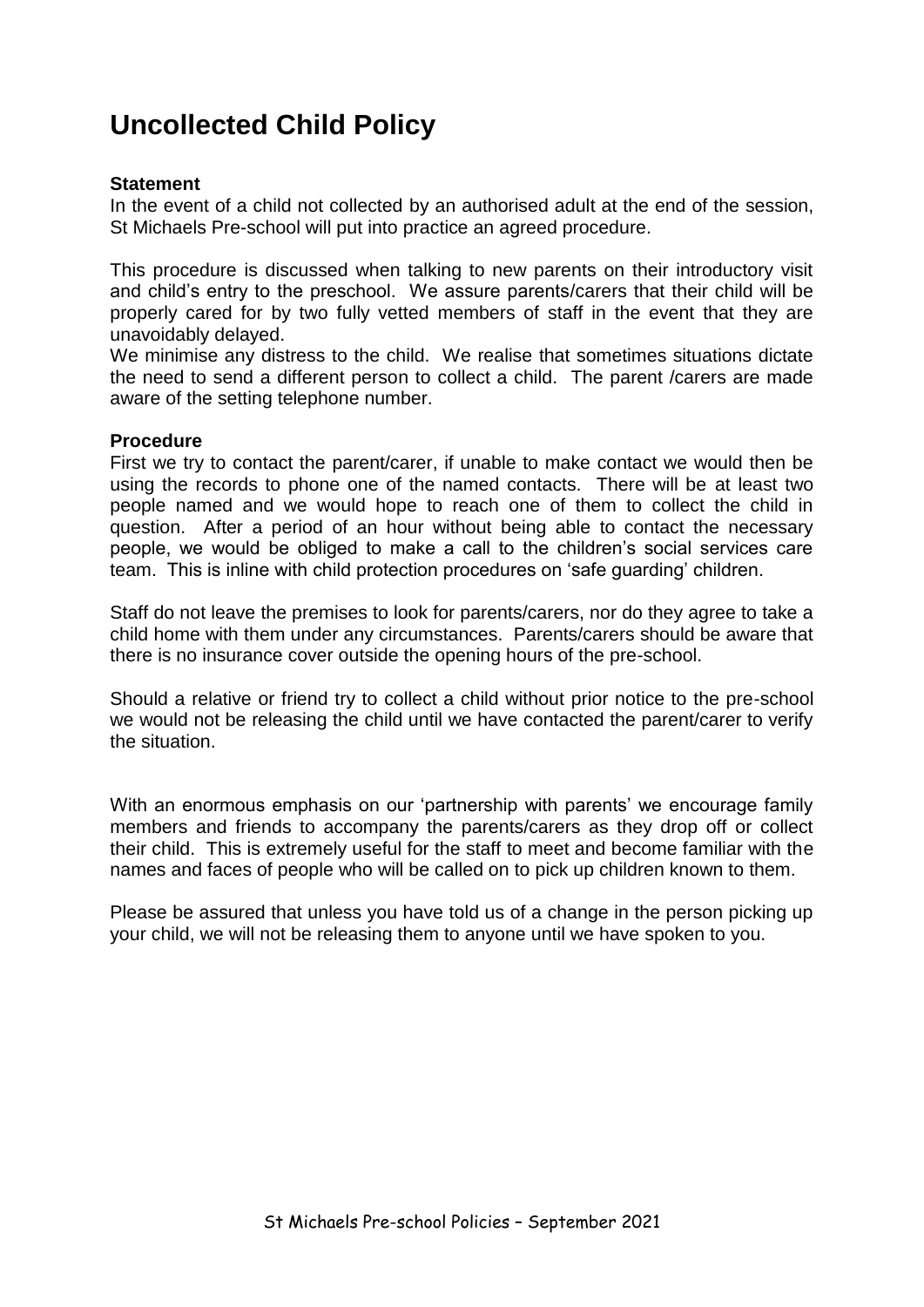### **Security / Lost Child Policy**

We maintain the highest possible level of security of our premises to ensure complete safety of your child whilst at pre-school.

The door is locked with a key. This key although is kept in the area to facilitate our Evacuation Procedure, is hung high up and inaccessible to the children. The disabled access has a padlock on the gate and also our gate on the outside area has a combination lock. Our Green entrance gate has a padlock and two bolts. The school has all gates padlocked during school hours. This ensures that no one is accessing us without prior arrangement and the children cannot leave without an escort.

At St Michael's Pre-School in the unlikely event of a child leaving the premises without parent or carer, the following procedures will be followed.

The register will be checked to account for the children present.

One member of staff will check the immediate outside whilst a member of staff rings the parent or carer and then alerts the police.

This would be followed by a full investigation into the incident.

Ofsted will be informed of the incident.

As we have an outside play area, please be assured that the correct staff/child ratio is adhered to and at no time do the children have access to outside play with out members of staff.

Please rest assured we have no current worries about security, but the vulnerable moments are at dropping off and picking up times. A gate on the internal door is used to discourage children from running in and out at pick up and drop off times.

Although every measure will be taken to ensure the safety of your child in the foyer, please note that ultimate responsibility lies with the parent/carer before you have handed the child to us at the gate on arrival and after we have handed them over to you at departure.

# **Visitors**

All visitors to the setting are entered into a book which is dated and timed (arrival and departure). They sign to say that the evacuation policy has been read and that they are agreed in leaving their phones in the kitchen area. The type of visitor to our setting could be either a parent/carer, visiting professionals to support the setting or maintenance personnel. All professionals and maintenance personnel wear identity cards.

If a parent/carer comes to collect or drop off a child at times other than the beginning or the end of the session we ask them to present themselves at the green gate. A member of staff will open up and lock again until persons are ready to leave. At this point we will confirm with each other the change in the numbers of children recorded on the register. The record will include the time of entry and/or departure. This is necessary in case of needing to evacuate the building in an emergency. At these times we must be able to account for every child or visitor arriving or leaving the premises.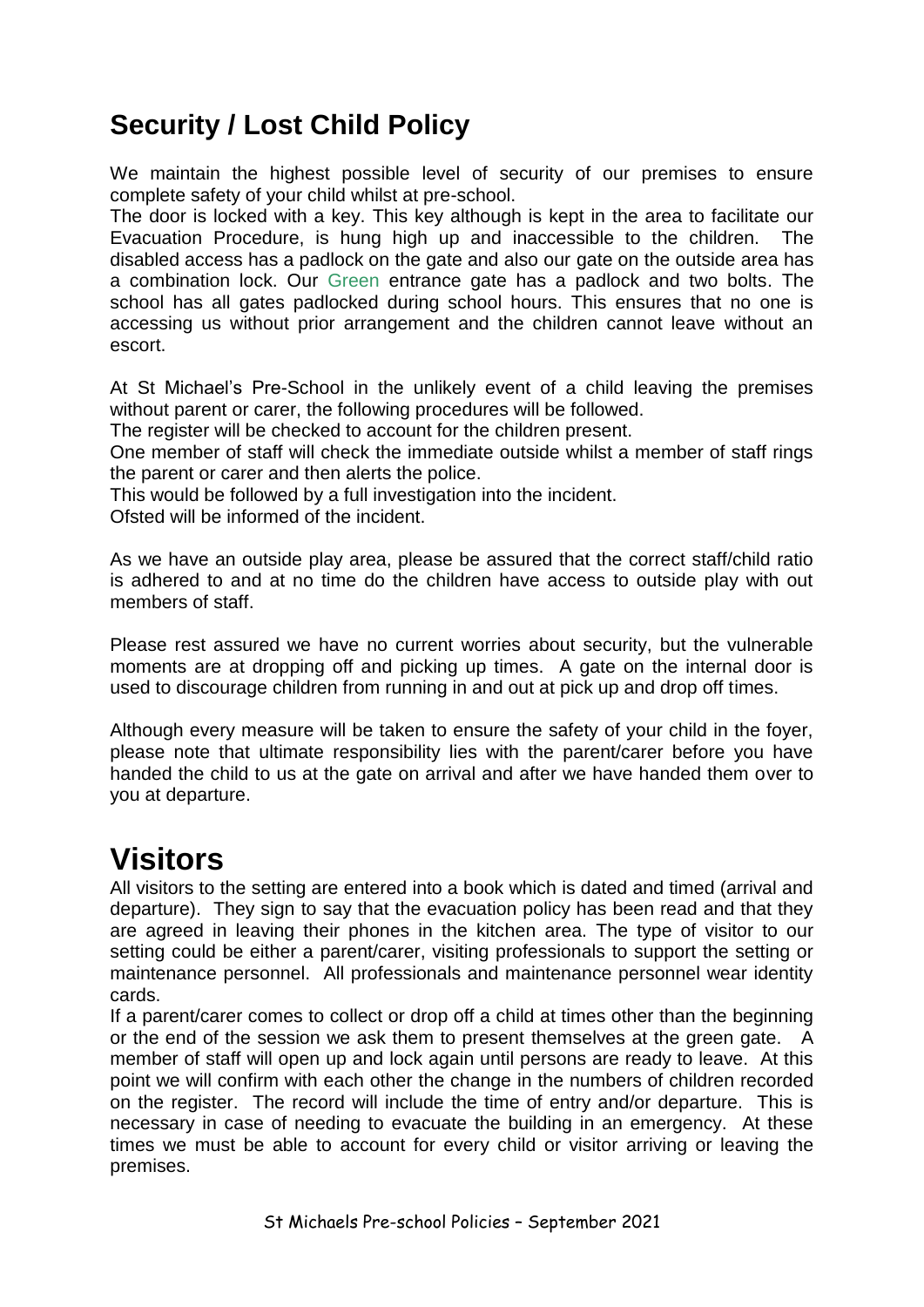### **Responsibilities of the designated child protection officer Policy**

The pre-school have two Designated Safeguarding Leads, for safe guarding children, Tracey Pooleman and Lynn Millen.

Their responsibilities are to:

- 1. Ensure policies are relevant and up to date with current legislation.
- 2. Ensure all practitioners have up to date training and are knowledgeable on procedures.
- 3. Ensure the practitioners know where to access the correct advice and who to speak to.
- 4. Ensure the practitioners adhere to confidentiality.

All staff attend Child Protection training every three years.

### **Safe Guarding Children Policy**

St Michaels Pre-school follows the policies set out by The Children's Act 1989 and 2004. With reference to the guidelines set out in the document 'Working Together to Safe Guard Children', the first priority is the welfare of the child. Staff use the Assessment Framework and the Thresholds for Intervention for monitoring childrens 'wellbeing' where there are concerns. All staff have knowledge on the definitions of abuse. They have regular Child Protection training to be aware of the signs of child abuse. Where appropriate the setting will contact the relevant agencies after a discussion with parents. The setting will always seek advice and act on recommendations.

The setting is aware of the Serious Crime Act 2015 relating to FGM (female genital mutilation), CSE (child sexual exploitation) and CTS (counter terrorism and security). Staff are aware of the 'Prevent Duty' of settings to be able to identify vulnerable children. Staff access regular training and e-learning to keep abreast of current legislation.

The setting will report evidence of FGM, CSE and Radicalisation to the Kent Police.

All staff at St Michaels Pre-school have D.B.S. checks.

What happens if an allegation of abuse is made against a member of staff in the Setting?

If anyone makes an allegation of abuse against a member of our staff, Tracey Pooleman (designated lead) will be informed immediately and will contact: **LA (local authority) 03000 410 888** for advise on how to proceed.

If an allegation of abuse is made against the designated person, the person it was reported to will call the LA for advice on how to proceed. The local authority (LA) will assess whether the allegation reaches the threshold for referral to Police/Social Services and advise accordingly regarding further action to be taken in respect of the child and the member of staff. Ofsted will be informed and all communication followed up in writing.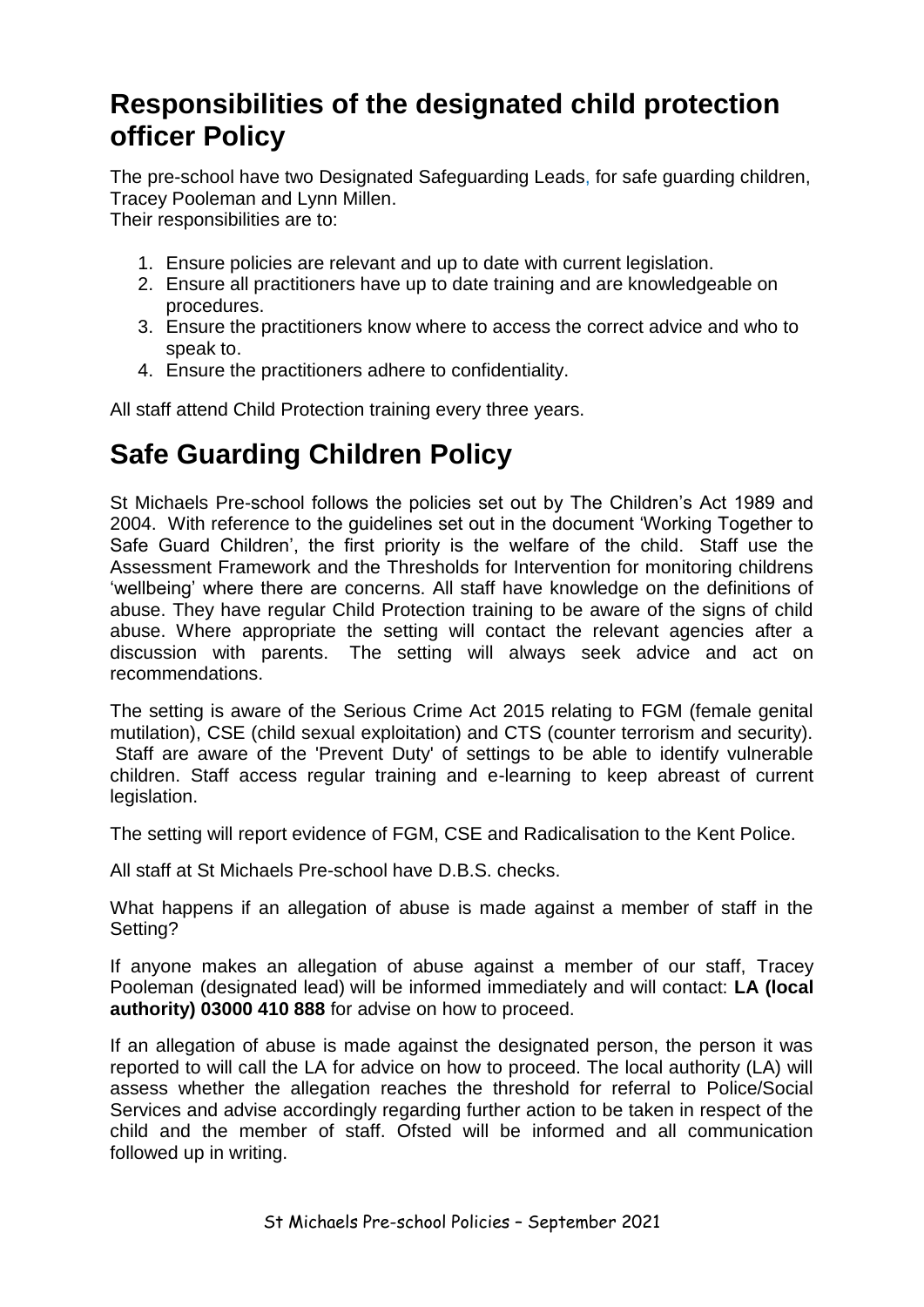- Tracey Pooleman will complete the form for recording allegations or complaints made against staff.
- Tracey Pooleman **will not discuss** the allegation with the member of staff concerned, unless advised to do so by Social Services.
- All staff need to be aware that it is a disciplinary offence not to report concerns about the conduct of a colleague that could place a child at risk. When in doubt – consult the LADO team.
- If Social Services and/or the police decide to carry out an investigation, it may be possible that Ofsted will advise us to suspend the member of staff, whilst enquiries are carried out. St Michaels Pre-school could also invoke their disciplinary procedure.
- We will not carry out an investigation ourselves unless Social Services and the Police decide it is not appropriate for them to do so. We understand that Ofsted may wish to undertake further investigations.
- A copy of any complaints made against the setting is available to parents/carers at any time. The records can be found in the foyer of the setting just inside the door
- Always remember -The welfare of the child is Paramount.

All staff are aware that inappropriate behaviour displayed by staff is unacceptable.

Termly Supervisions are enabling the management to keep current information on each member of staff. Staff have opportunities to discuss any concerns over children or staff during these meetings. The Manager has a supervision conducted by the Deputy Manager.

#### **Social Media**

The storage and use of phones and cameras in the setting is monitored. The cameras and tablets/ipads, are used to support and record developmental observations. The setting phone is used for communication with parents and emergency services. Private phones are kept in the kitchen area so that individual staff can be reached in the event of their own family members needing to get in touch. All visitors to the setting are required to leave phones in the kitchen away from the children. We also ask that you refrain from taking or making phone calls or texting during drop off and pick up times. When needing to take an important call we will ask you to step away from the setting. Staff decline invites from parents/carers on social media sites. We inform parents/carers on how to help their children stay safe when accessing the internet. The Digital Parenting Magazine is available to all families.

Setting media that the children use is not connected to the internet.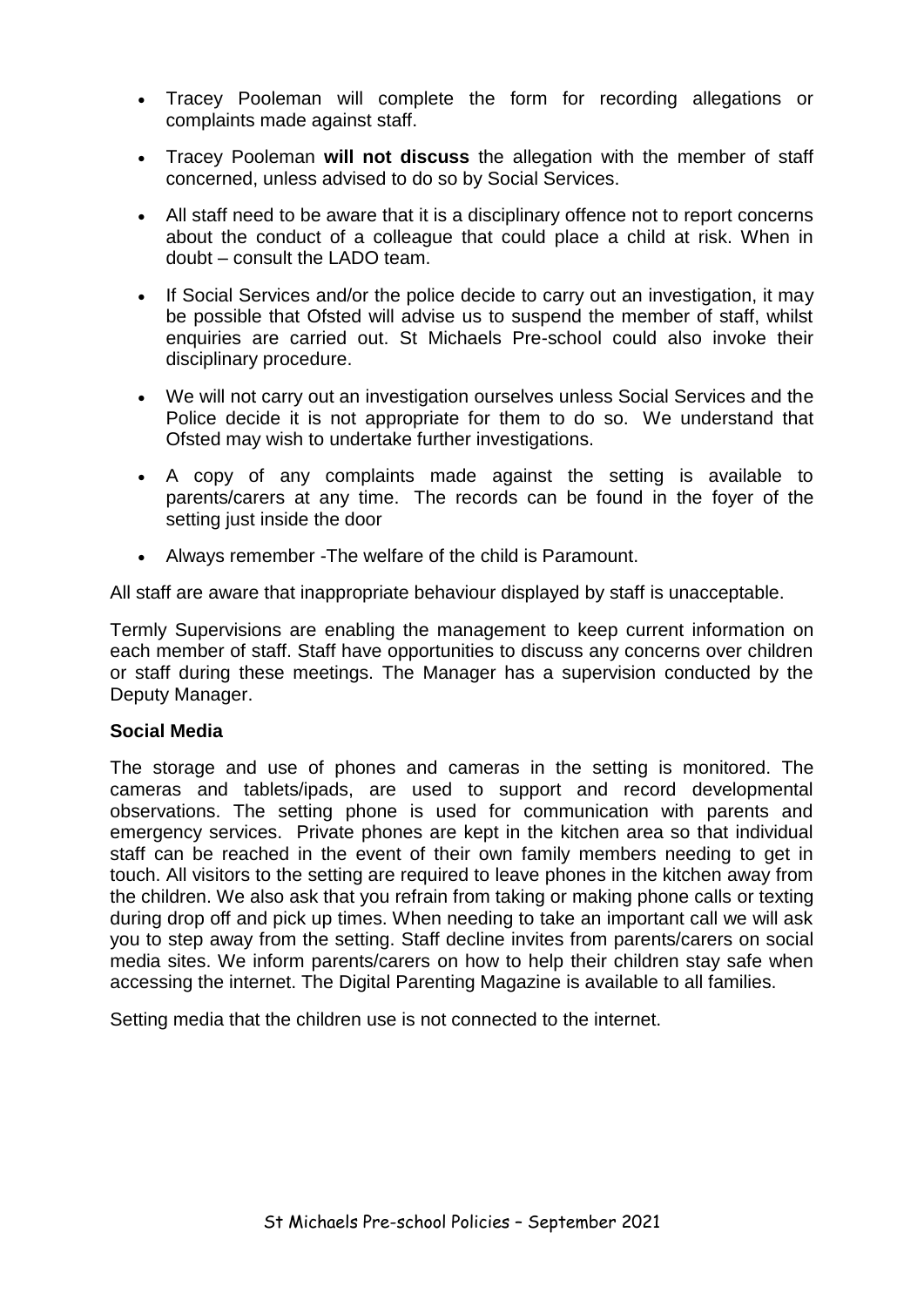### **Refreshments Policy**

On induction new staff members are given a copy of the group's policies, which include the policy for refreshments. They are made aware of the importance of introducing foods to the children for a variety of needs.

Fresh water is available throughout the session, this is to meet the need for a drink as well as encouraging independence and promoting equal opportunity for all children to choose when they would like to have a drink. Staff deployment within the setting ensures that there is adult support when needed.

Our 'rolling' snack time enables the children to initiate their own access to refreshment. Water and milk are available alongside something to eat. The staff have a sound knowledge of healthy eating and balanced diets, they are able to encourage the children with enthusiasm to try new and different foods. We use celebrations and observe a variety of cultures to look at foods and the diets in a variety of countries. We use activities to discuss the weather conditions and climates that influence the success of crops and animal farming in different parts of the world thus forming their diet. During snack time we take opportunity to talk about our enjoyment of foods as well as the nutritious content and how our bodies keep healthy, grow and develop strength.

The children are sometimes encouraged to cook and prepare foods. This gives the children an understanding of the amounts needed for a portion of food per child. The children are able to make choices and whilst observing the children's likes and dislikes they can help us plan to repeat foods and to try others.

Feedback from parents contributes to the planning of snacks, as we are able to note the children's responses and what they say at home. From the information the parents give we can plan to introduce new flavours/textures not yet experienced.

The staff have daily access to information regarding individuals, ie. Allergies, intolerance's, medical and cultural needs, this is updated on a regular basis and all staff are aware of the importance of keeping abreast of this area.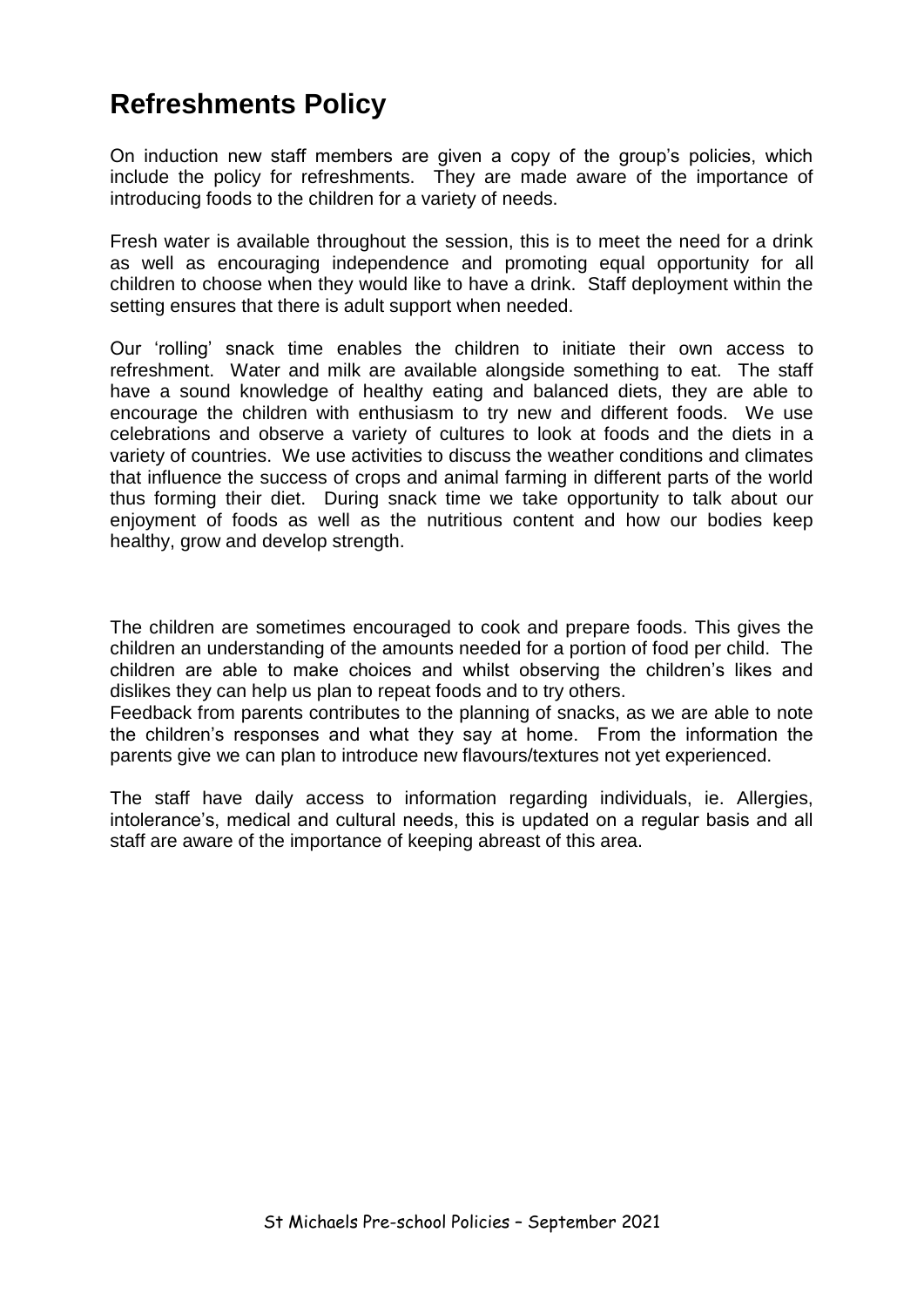### **Whistleblower Policy**

St. Michaels Pre-school operates in one main room with access to outside play. There are no concerns with the present staff who work closely with all children in the setting from ages 2 years to 4 years.

In the event of a staff member having concerns they would be able to speak to the manager first. The manager may seek advice from the independent whistleblowing charity (Public Concern at Work). [helpline@pcw.co.uk](mailto:helpline@pcw.co.uk)

If the concern was about the manager, staff would also be able to access confidential advice from the Public Concern at Work helpline. [helpline@pcw.co.uk](mailto:helpline@pcw.co.uk)

Most concerns can be addressed within the setting however reports on practice and procedure surrounding the safeguarding of young children can be made to Ofsted in three ways;

- 1. Call the Hotline on 0300 123 3155
- 2. Email Ofsted at [whistleblowing@ofsted.gov.uk](mailto:whistlebloeing@ofsted.gov.uk)
- 3. Write to; WBHL, Ofsted, Piccadilly Gate, Store Street, Manchester, M1 2WD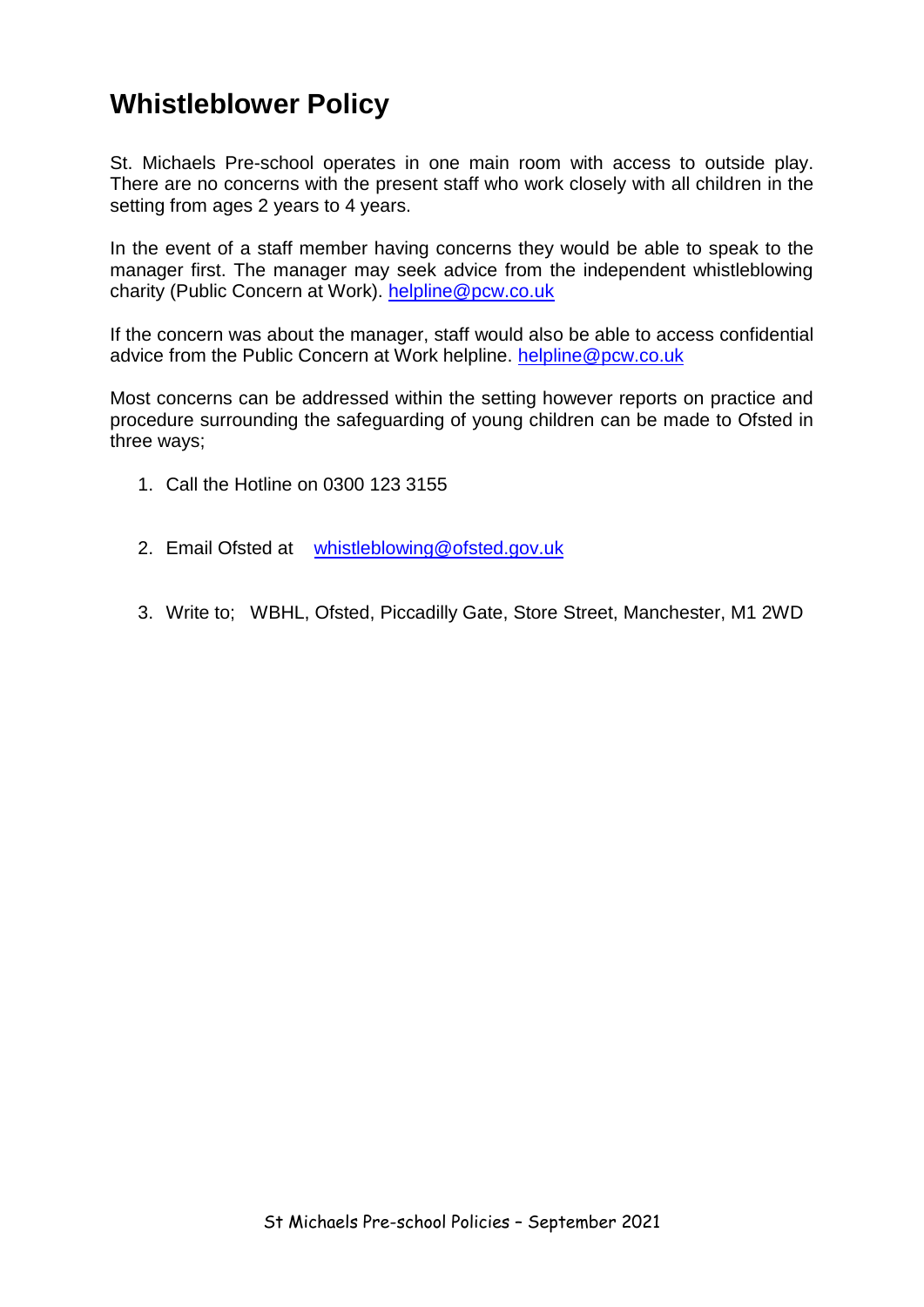# **Evacuation Policy**

In the event of an emergency:

- 1. A whistle is blown.
- 2. The children gather together on the carpet area if inside, if outside they gather by the garden gate. We use coloured rings roped together for the children to hold.
- 3. A member of staff checks all toilets, and indoor area. At the same time making the 999 call on pre-school mobile phone.
- 4. Whilst this is taking place the other staff lead the children through the fire exits which are at each end of the building. We gather in the outside area with the register and contact folder details.
- 5. The supervisor takes a role call from the register for all children and staff.
- 6. The group and staff wait in the school field which is just outside the pre-school setting and still secure from any public access. If needed we ring parents for collection. Otherwise we wait for the fire service to ensure it is safe to re-enter the building.
- 7. In the event of bad weather it has been agreed by that we may use the school hall to assemble in readiness for families to collect their children. We would not need extra supervision or support from the school staff. A quick call to allow us entry to the building would be made. The school phone number is held on the setting phone for easy access.

Regular fire drills are performed throughout the term and recorded in the register.

### **In the event of a threat**

Although we are not situated in a built up area, near to a large shopping center, airport or sea port, it is important to have procedures in place.

We would vacate the premises via the Green gate and take the children to the village hall. School and Pre-school have an agreement with the hall trustees and hold keys to the building. Parents and carers will be informed of the situation.

If we were unable to leave the premises, a 'lock down' procedure would take place.

The staff member identifying a need to 'lock down' will draw attention of other staff by using a nursery rhyme agreed.

Non essential calls will not be made from phones and parents will be informed. They will be advised not to try to collect children until emergency services declare it safe to do so.

We will lower all blinds to the windows and stay away from doors.

We will use the local radio station to keep informed.

Emergency services will be informed and advice on how to proceed followed.

Following the Lock down it may be that staff and children have witnessed an incident. Police may require these persons to remain for questioning.

Advice will be taken on any further briefing needed for adults/children and will be accessed through appropriate channels.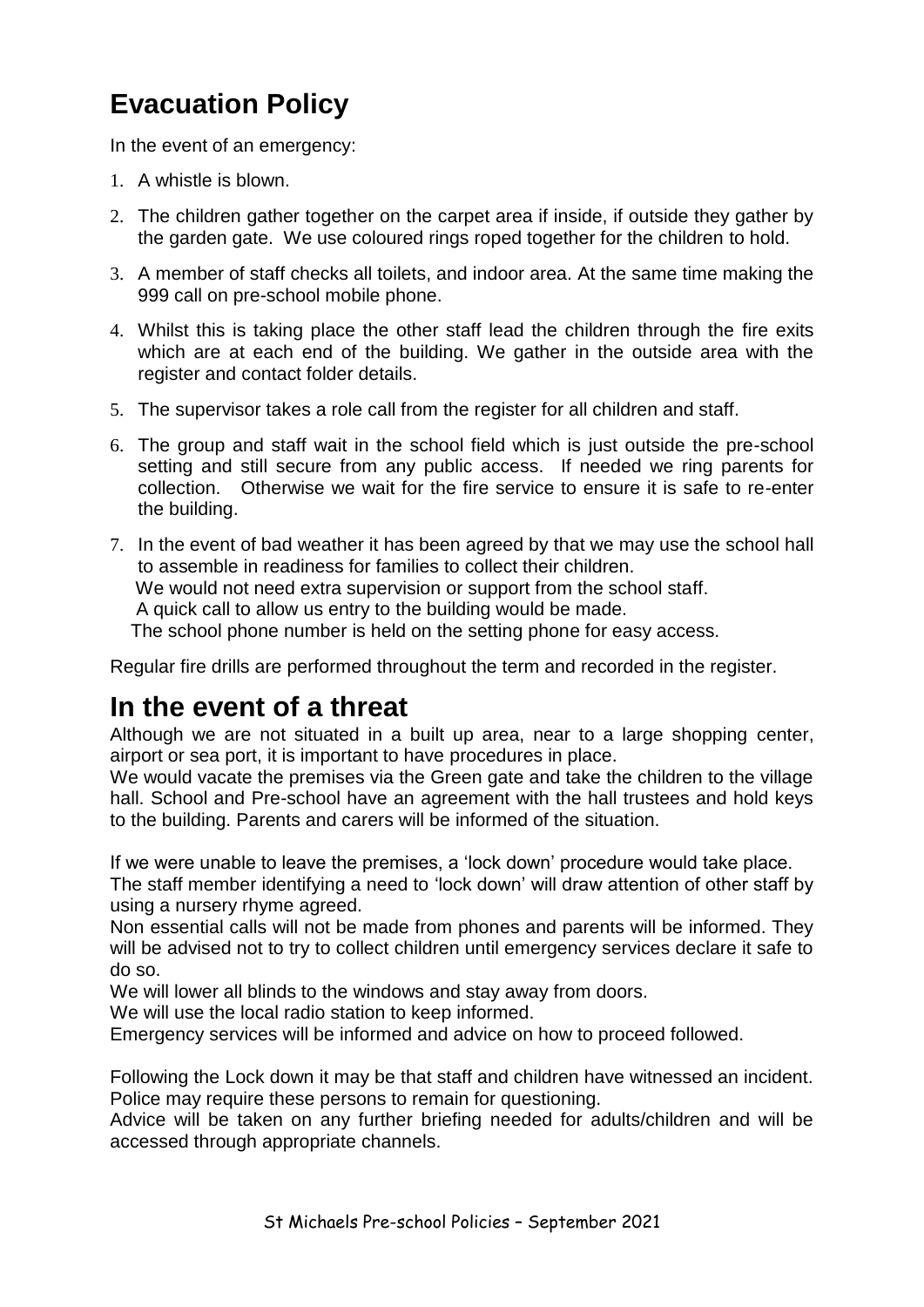# **Confidentiality Policy**

St Michael's Pre-school aims to give complete confidentiality on records and conversations held between;

- $\triangleright$  staff to parent/carer
- $\triangleright$  parent/carer to staff
- $\triangleright$  staff discussions on a child
- $\triangleright$  management to staff

Staff and volunteers are aware of confidentiality and those issues, which must be kept confidential, and those, which must be disclosed eg. Social Services.

#### **Staff/Parent/Carer**

The Pre-school promotes the role of the Keyperson in sharing information with parents and carers. Where appropriate or necessary the information will be shared between staff. The Manager may be privy to information regarding Social Services, this information is not shared with all staff as a matter of course. Parents/carers must feel confident that the pre-school treats all conversations as confidential. All written records and information are kept secure and locked away on the premises. The manager keeps all information on children secure from others when needing to work from the 'home' office.

In the event of children whose parents do not share the same home we will do our best to clarify how much information we may share regarding 'play dates' with other families, ie, if a different parent collects on a certain day, may we disclose this and or telephone numbers so that another parent/carer can make arrangements.

#### **Staff Discussions**

When discussing individual children at staff meetings and with outside agencies regarding development, progress and planning, all staff adheres to confidentiality. Staff do not repeat conversations and or information outside the work place.

We ask for written agreements to allow us to share information with other settings that a child may be attending at the same time as St Michaels Pre School. This is to ensure a true picture of your child is reflected in their 'Learning Journal'.

#### **Management to Staff**

All conversations between staff and management are confidential to the parties involved. Staff can be secure in the knowledge that they can talk freely to the management and that these conversations will go no further.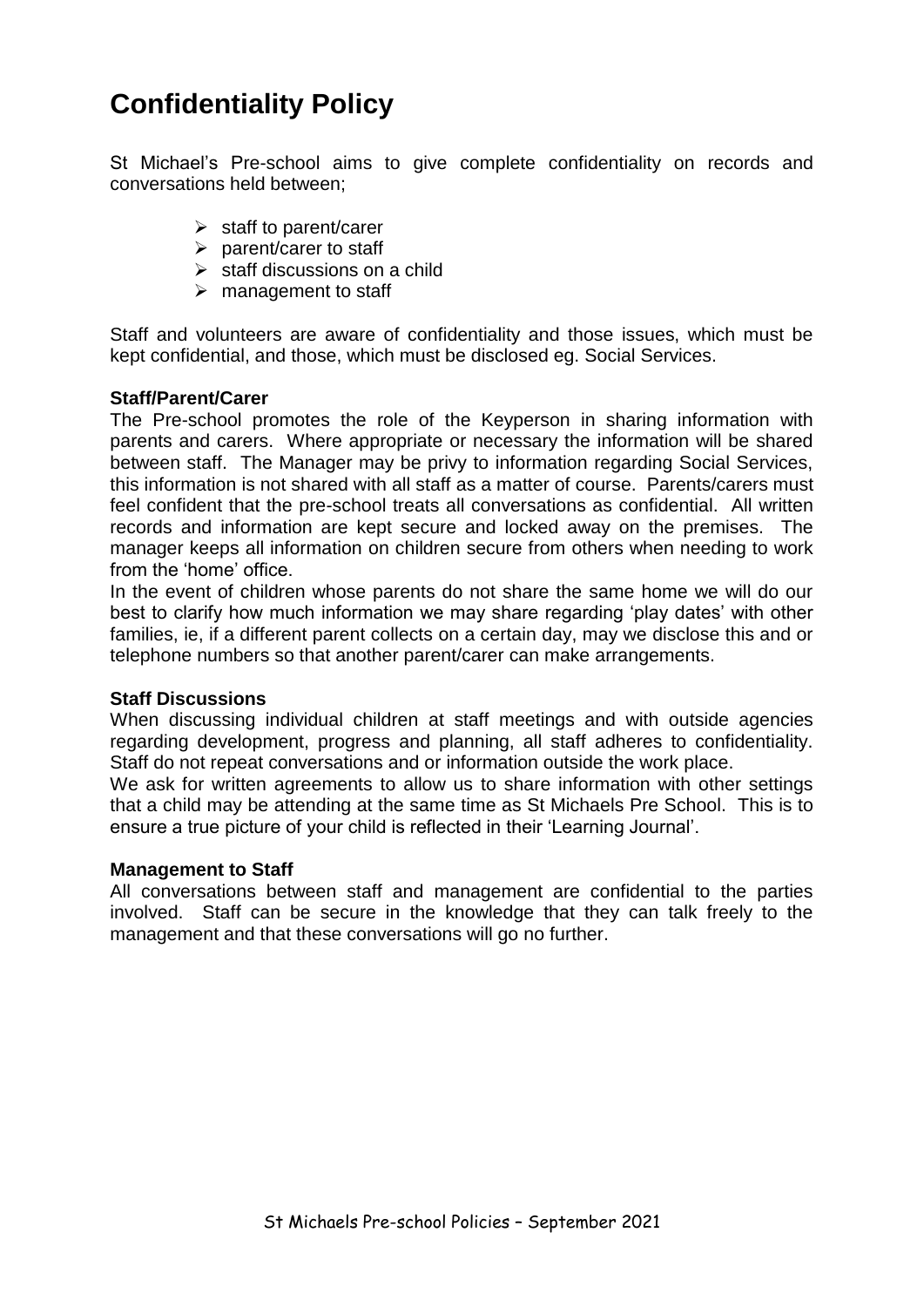### **Non Smoking Policy**

At St Michael's Pre-School we have a no smoking policy set out in the Health and Safety regulations of the Welfare Requirements. This applies to any member of staff and any visitor to the inside or outside premises of the pre-school during any of our sessions. 'Vape' pens are included in this policy.

Currently we have no members of staff who smoke. Therefore the need to leave the building during breaks for a cigarette does not apply.

Part of our risk assessment involves an inspection of the outside area to make sure there has been no debris left by anyone walking through.

# **Nappy Changing Policy**

The Disability Discrimination Act (DDA 2001 amended 2005) In line with the above named Act. St Michaels Pre-school will ensure

- No child who has not yet toilet trained regardless of age shall be refused admission.
- No child will have to wait for parents /carers to come and change their nappy.
- Adjustments will be made for any child who is not yet ready for toilet training.

Our aims are to promote the welfare of children and assure parents/carers that staff are knowledgeable about personal care. Children will be free from discrimination, ensuring inclusion for all.

Parents and carers agree to send their child in a clean nappy and provide the setting with, nappies, wipes, nappy sacks and clean clothes. Parents/carers inform staff of any marks/rash that the child may have.

The children will be changed in the appropriate area on a changing unit. Staff will inform another member of staff of their intention to change a child's nappy and a log will be kept, noting date and time. Parents and carers will be informed. Any rash or soreness will be reported to parents/carers.

We will work with parents/carers when toilet training their child.

All nappies and pull-ups will be disposed of in line with health and hygiene requirements.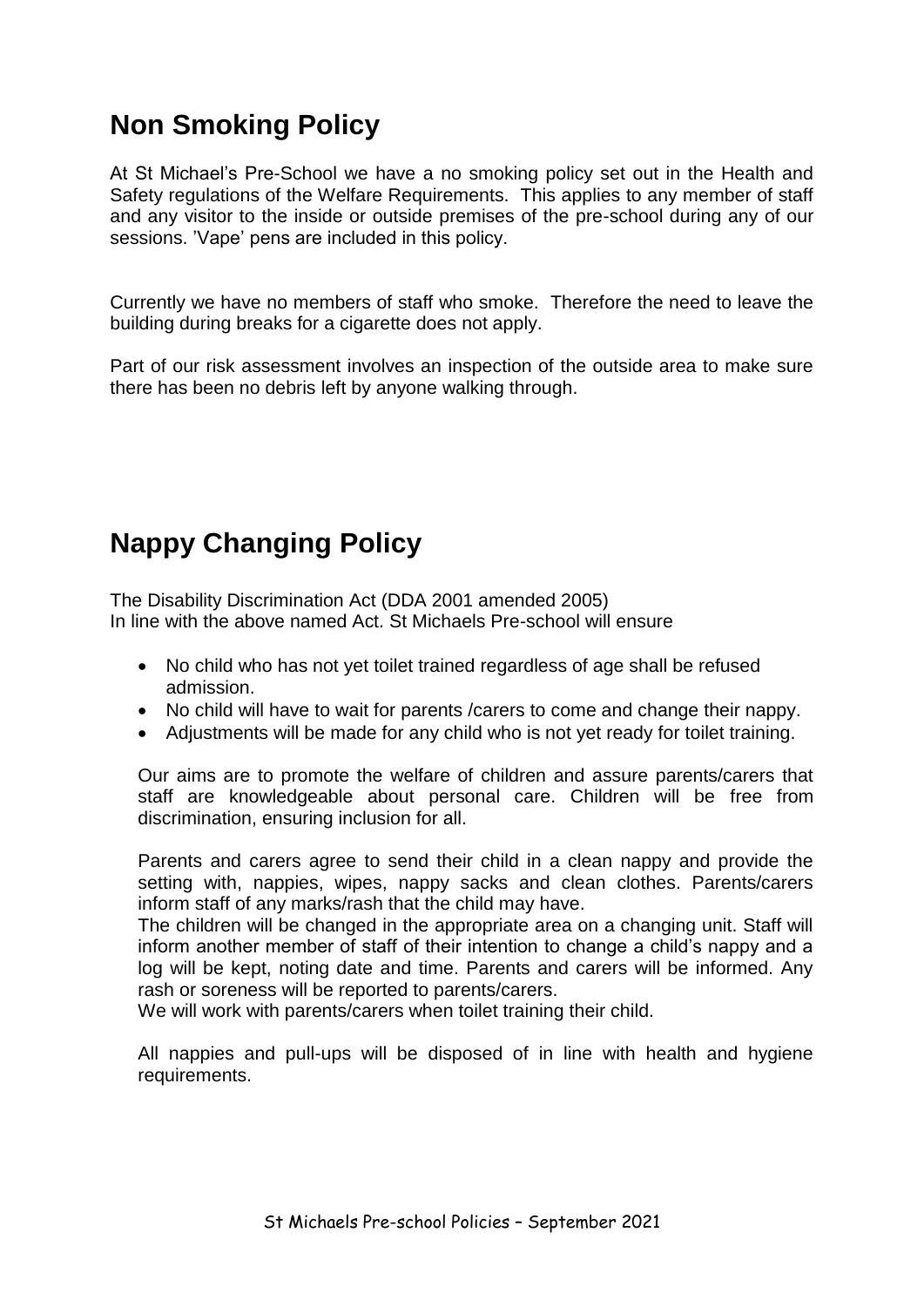# **Special Educational Needs Policy**

At St Michaels Pre-School our admission policy offers places to all children from the age of 2 years onwards including children with additional and special educational needs.

In order to achieve this we work closely with parents/carers and outside agencies to provide the support your child may need. This involves ongoing observations and reports where necessary and a good parent/key worker relationship. Where appropriate, meeting with parents/carers prior to their child joining the group helps us to build a picture of your child's needs and your expectations of us. In turn we are then able to reassure you that the group will endeavour to source the correct training and support most appropriate to you. The new Special Education Needs and Disability code of practice 2014 sets out the roles and responsibilities of working to get the best outcomes for children with SEND. It ensures that families have a voice and more control in accessing the need and where the funding is spent for their child.

Early identification of needs can be found through our observations and records. Any information that you as parents/carers can give also supports us in gaining the 'whole' picture. Here we aim to adapt or change any physical or emotional barriers to your child accessing the curriculum and enjoying achievements of their potential. There is space on the enrolment form to list any other professionals working with your childs wellbeing and development.

### **Our 'SENCO', (Special Educational Needs Coordinator) Amelia Lawton,**

..assists in identifying any difficulties or barriers that your child may have in accessing the curriculum in full.

- ..helps to plan approaches and strategies.
- ..keeps parents/carers informed of progress.
- ..reviews the SEN policy each year -in consultation with the staff of the pre- school.
- ..attends SEN forums to share good practice.
- ..belongs to a collaboration with access to training and shared practice.

..support all staff working with keychildren who have SEN/AEN.

..attends LIFT meetings termly.

Contacting outside help only occurs with full parental/carers consent and assurances of confidentiality between parent/carer, keyperson and SENCO of the setting. This year the Ashford area have begun to hold LIFT (Local Inclusion Forum Team). With parents/carers permission we can discuss areas of concern with your childs development.

When preparing the children for a Transfer we pass on relevant information to the next school or setting ensuring a smooth transition to support you and your child. Staff from other settings are encouraged to visit us and the schools into which we feed conduct visits to get to know the children.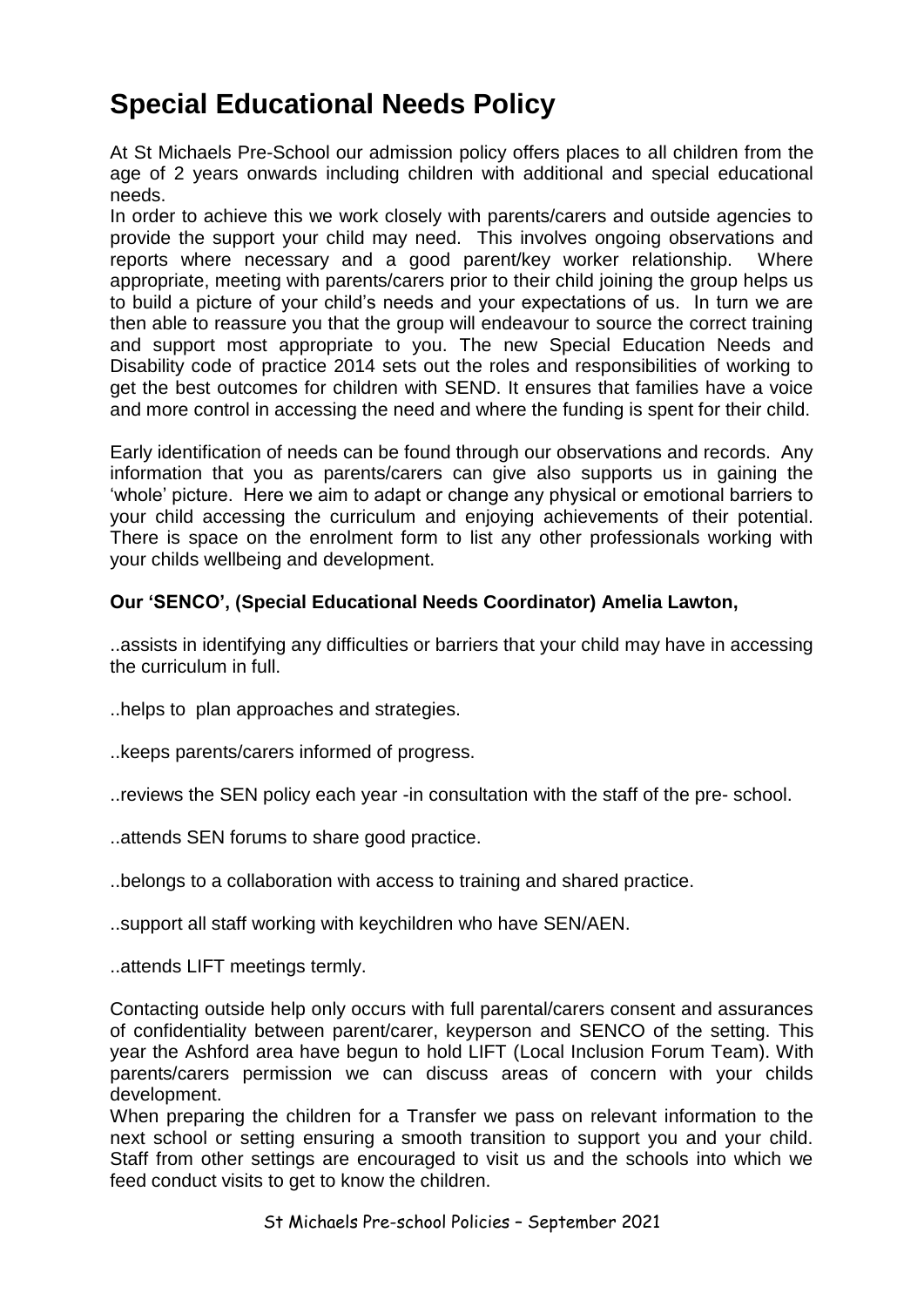### **Making Concerns Known Policy**

A parent who is uneasy about any aspect of the groups provision should first of all talk it over with the pre-school leader or make use of the complaints record book in the foyer of the premises. If this does not have a satisfactory outcome in a couple of weeks, or if the problem recurs, the parent should put the concern or complaints in writing and request a meeting with the pre-school supervisor. Both parents and supervisor should have a friend or partner present if required and an agreed written record of the discussion should be made, signed also including a witness signature.

Most complaints should be resolved informally at this initial stage.

If the matter is still not sorted out to the parent's satisfaction, the parent should again contact the owner.

If the parent and group cannot reach agreement, it might be helpful to invite an external mediator, one who is acceptable to both parties, to listen to both sides and to offer advice. A mediator has no legal powers but can help clarify the situation. The mediator will help define the problem, review the action so far and suggest further ways in which it might be resolved.

The mediator will keep all discussions confidential. They will meet the group if requested and will keep an agreed written record of any meetings that are held and of any advice they have given.

Ultimately if all parties reach an impasse it may be necessary to contact OFSTED

#### **0300 123 4666**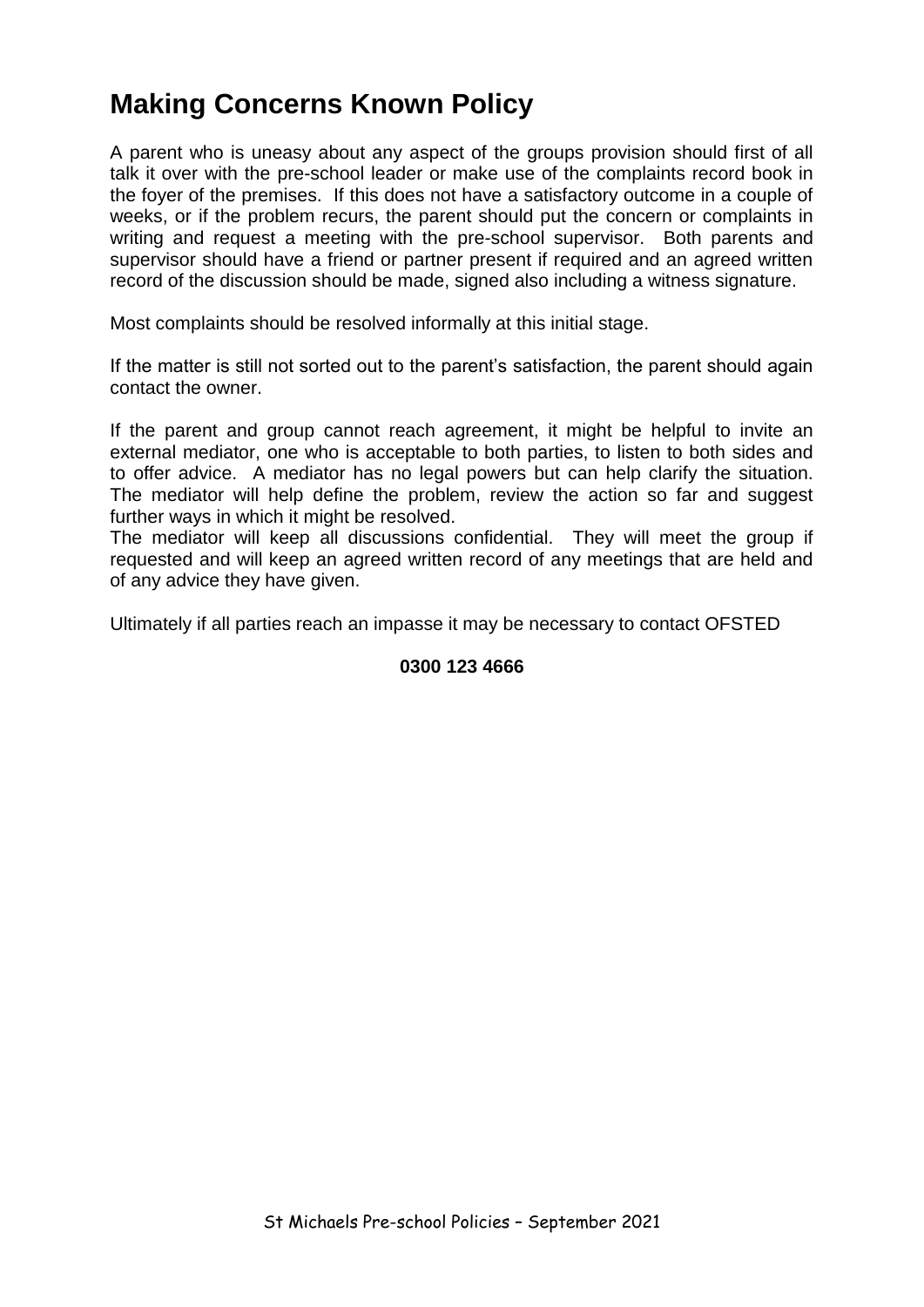### **Complaints Procedure Policy 28 days**

St Michael's Pre-school will handle complaints promptly, confidentially and fairly, when brought to the attention of the Pre-school Supervisor or manager. Each incident will be thoroughly investigated and the conclusions discussed with the person bringing the complaint.

The complaint log would include ;

Date and source of complaint.

The nature of the complaint and any links to the EYFS would be noted.

The details of how the complaint was dealt with, any actions and ultimate outcomes would be dated and signed by the manager and any relevant staff.

We would hope to be able to resolve any complaints at managerial level.

There is a book for a record of complaints in the foyer each day for parents/carers to write in or read.

All prospective and new families who join the group are given the group policies to read and made aware of the daily availability of the complaints record in the foyer to the hall. There is also a book for suggestions. This may be regarding a policy query or any ideas you might like to see included in our pre school. Please follow up any suggestions verbally with any of the staff.

With reference to The 1998 Data Protection Act and regard to child protection, safeguarding and inclusion policies, the complaints procedure aims to reassure parents and carers that their views are welcome and valued without predjudice.

If the result of any complaint is unsatisfactory, then parents/carers can contact OFSTED Early Years on **0300 123 4666**